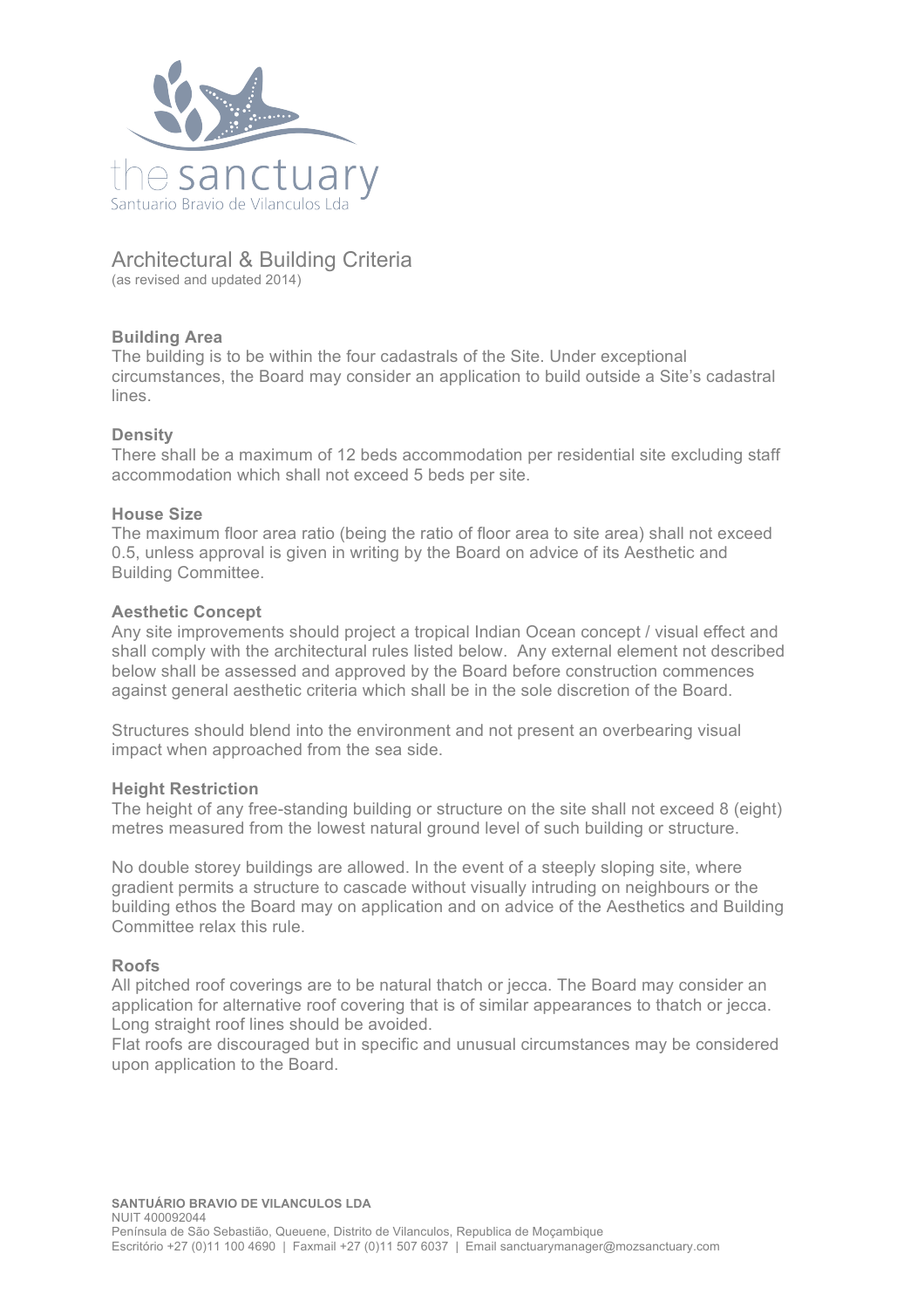

#### **House Walls**

Hardwearing waterproof coatings or paint which weathers to give a naturally aged appearance should be used. The wall coating is to be an earthy or similar subdued natural colour to be approved by the Board.

# **Yards and Screen Walls**

Screen walling may be of solid or of lightweight construction, but shall be in keeping with the general aesthetic standards of the Sanctuary. Any "alien" wood species used must be properly treated for woodborer infestation and formally certified as such before installation on site.

#### **Windows and doors**

Window frames and doors are to be either of hardwood or aluminium that is either powder coated or anodised. Window and door styles must be aesthetically acceptable and samples must be approved by the Board in advance of installation.

# **Garage Doors**

To be of a suitable construction and appearance to match general aesthetic design of the house

# **Outbuildings**

All garages, staff quarters and proposed outbuildings shall be constructed and finished to match the main house.

#### **Covered Patios/Pavilions**

These are to be an integral part of the house or if situated as a separate unit be of similar thatch or wood constructions as the main building.

Beach pavilions may not be constructed outside the cadastrals of the site without permission in writing from the Board.

#### **Security**

No security spikes or razor wire is permitted. Invisible electronic systems may be used.

#### **Carports**

No carports of light construction and/or shade cloth covering are allowed and sheet metal and asbestos cement sheets or tiles may also not be used - unless prior approval is obtained by the Board.

#### **Plumbing Pipes**

No visible pipes or sewer-pipes will be allowed on any external façade. No vent pipes allowed (vent valves may be used in lieu thereof).

#### **Sewerage disposal**

Depending on the location of the house, specific engineered solutions must be proposed. This may vary from septic tanks to collection tanks shared by a number of units.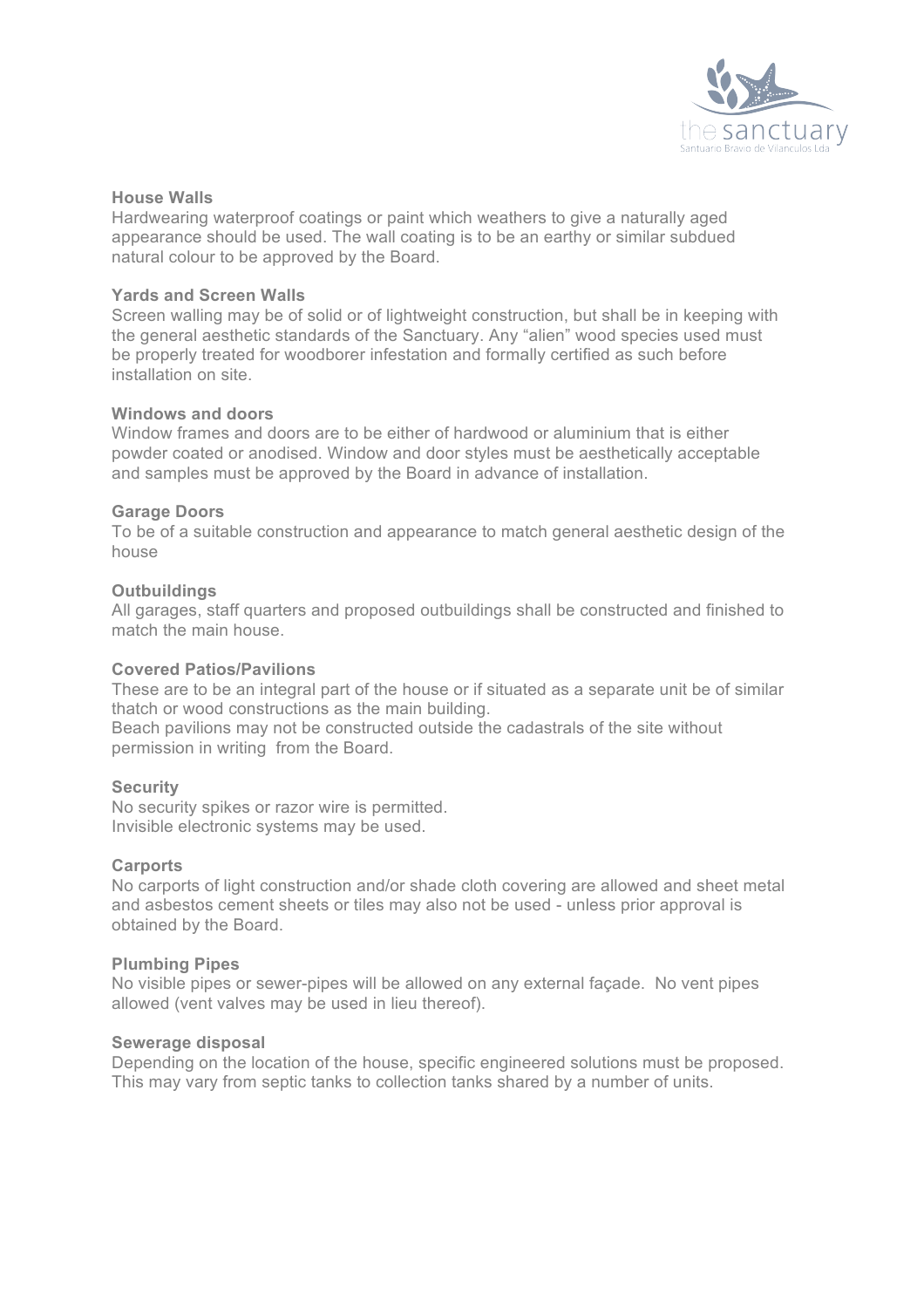

# **Swimming pools and ponds**

Detail of swimming pool and pond aesthetics are to be included within the general house design.

# **Low level lighting**

Only low level lighting is allowed within external areas.

All general external lighting must be subdued so as not to create any visual disturbance at night. Spotlights or naked bright lights are not allowed.

Light fittings for external areas/ terraces / patios and entrances are to be wall mounted and eyelid type fittings shining down.

#### **TV aerials and satellite dishes**

TV and radio aerials and satellite dishes should be hidden as far as possible and not highly visible or intrusive when judged from any neighbour's perspective.

# **Air conditioning units**

All air conditioning equipment and associated service pipes and conducting must be integrated within the general structure of the building. (Exposed services are not in keeping with the aesthetic philosophy of the Sanctuary).

Air conditioning units must be positioned in such a way as not to cause any noisy disturbances to neighbours.

# **Lockable storage facilities for refuse bins**

Refuse bins must be locked or stored within enclosed rooms so as to ensure no access by roving animals.

#### **Garden landscaping**

Landscaping shall be permitted, but not closer than 5m from the site's boundary line. Indigenous flora should be re-established in any areas destroyed during building operations to blend with existing flora.

#### **Species**

Gardens on all Sites must comprise indigenous flora only, and must be restricted to the confines of the Site. However, Residential and Commercial Sites may plant nonindigenous palm trees, subject to prior request to and approval by the Manager with regard to the specific nature and extent of such non-indigenous palm trees. Save as set out above, no non-indigenous, noxious or prohibited flora shall be planted anywhere on the Sanctuary.

#### **Water Storage**

A Site must, including during construction, have a minimum water storage facility of 10,000 litres with a booster pressure pump. No elevated tanks above ground level will be allowed without Board approval. The Company will pump water to tanks on ground level only, from where it will be the member's responsibility to pump / transfer the water to the approved elevated tank(s).

#### **Water pressure and quality**

The responsibility for treating water and providing sufficient pressure shall remain with the Site member. Though not obliged to, the Company may supply water to a water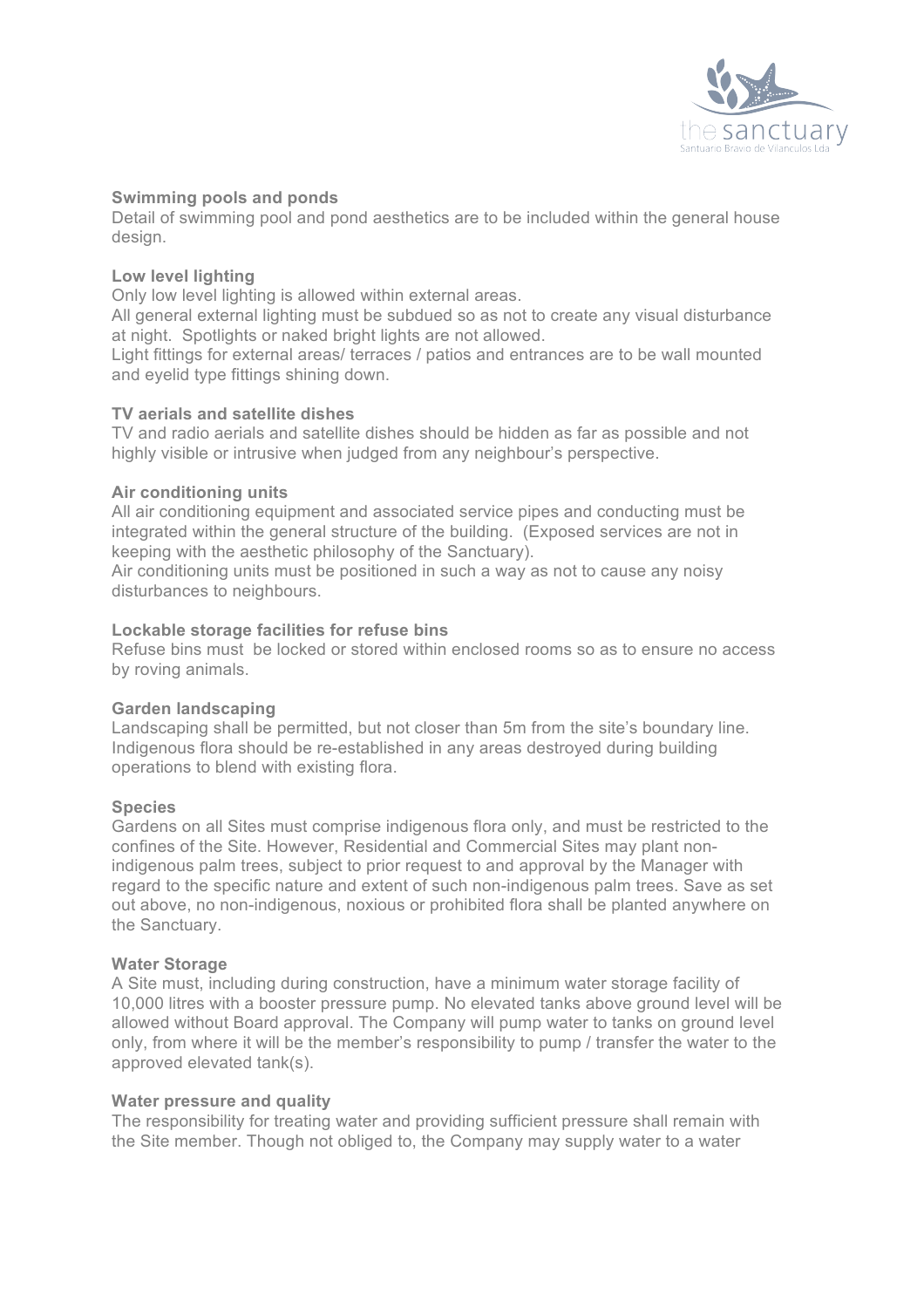

meter point (which water meter shall be supplied by the Company) with a flow of approximately 5,000L/24 hour period.

### **Water allowance per day**

During construction on a Site, water consumption shall not exceed 150 000 litres in any calendar month. Should there be an expected higher water demand for specific works, the Manager's prior written permission must be obtained at least 48 hours in advance.

#### **Site's own borehole**

It is strongly recommended that a site has its own borehole fitted with a pump and connected to the site's power supply in order to supply the Site with sufficient water. The location of the borehole to be approved by the Board.

# **Solar power**

The use of solar power is strongly recommended. Solar panels must be positioned in such a way that they are aesthetically acceptable and should not present an unsightly spectacle to neighbouring sites.

# **Wind turbines**

Should any owner wish to install a wind turbine, the turbine itself and the placement thereof requires prior approval by the Board and may not exceed the height of the ridge of the particular lodge.

# **Generators**

Noise generated from a Site's generator or wind turbine may not exceed 57 decibel measured at a distance of 7m in all four directions.

#### **Seawalls**

Seawalls may be of solid or of lightweight construction, but shall be in keeping with the general aesthetic standards of the Sanctuary. Seawall designs require prior approval by **Board** 

### **Jetties**

Members have no rights (contingent or otherwise) to any jetty not yet approved in the same way that a member has no rights to adjacent open areas to his site. An applicant for a jetty must apply to the Board to purchase the additional jetty site subject to an approved Sanctuary EIA (based on the environmental report already presented to the SOA Board), plan approval of the jetty construction (in the same way as any other building plan must be approved by the relevant committees) and the applicant allowing reasonable use of the jetty to other members when he is not in residence. The purchase price for the jetty would be a negotiated price between the applicant and the Board (but indexed loosely on prevailing market prices for unimproved land in the particular zone). In the event of the Board turning down the application for the non-compliance of any of the above conditions, or the parties being unable to agree on the price, the applicant / member shall have no further recourse.

#### **Maintenance**

Members shall at all times maintain their properties in good repair and preserve the natural state of the environment to the satisfaction of the Board.